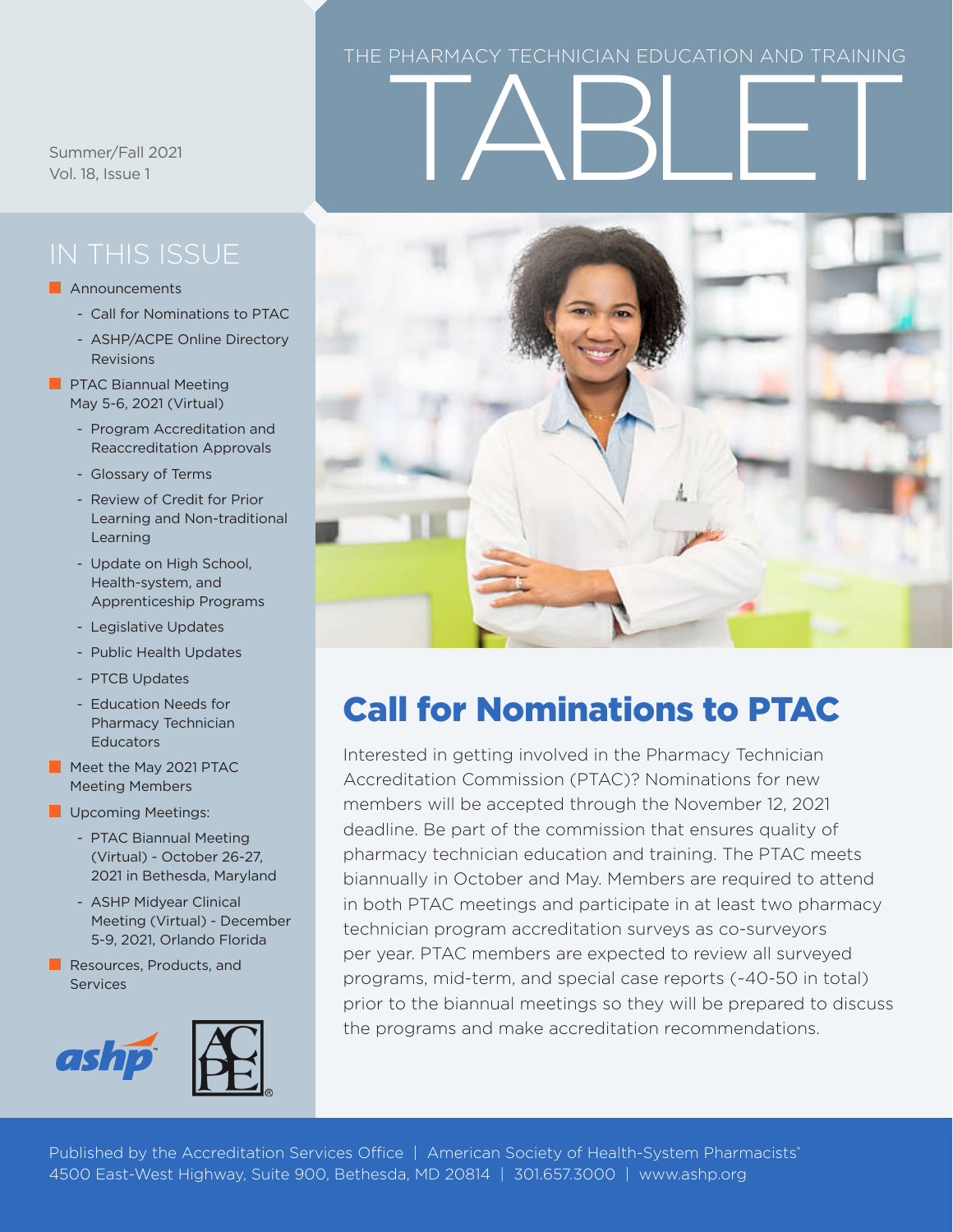# ASHP/ACPE Online Directory Revisions

#### Please remember to update your online directory!

It's essential to review your online directory page each time you receive the Tech Tablet! This is the way that we maintain our database. The directory reflects information that is housed in the ASHP database and if it is not correct, you will not receive any of your correspondences from our office (including billing, reports, and responses to surveys). Not responding to correspondences from the ASHP to the aforementioned area can result to a loss in accreditation. In addition, the directory provides a valuable recruitment tool for those looking for those programs that are ASHP/ACPE accredited or in the accreditation process.

*Note:* All programs currently have the ability to update their own program information in the directory with the exception of the program director and organization names. These items must be reported to [asd@ashp.org](mailto:asd@ashp.org) as soon as possible and office staff will update the information listed as exceptions.

# PTAC Biannual Meeting May 5-6, 2021 Bethesda, MD (Virtual)

#### Program Accreditation/Reaccreditation

The Commission reviewed survey site visit reports for 12 new programs and 13 previously accredited programs seeking reaccreditation. Midterm reports (13) and special case reports (16) were also reviewed along with 24 applications for new program directors. As of the date of the meeting, 253 programs are in the accreditation process which includes accredited programs and programs in candidate status.

Congratulations to the following programs that were granted initial accreditation or reaccreditation!

#### Initial Accreditation

- San Diego Community Training Center, San Diego, California
- East Los Angeles Occupational Center, Los Angeles, California
- College of the Sequoias Pharmacy Technician Program, Visalia, California
- West Georgia Technical College, Douglasville, Georgia
- Beaumont Health, Southfield, Michigan
- Sanford Medical Center Fargo, Fargo, North Dakota
- Nevada Career Institute, Las Vegas, Nevada
- University of Rochester Medical Center, Rochester, New York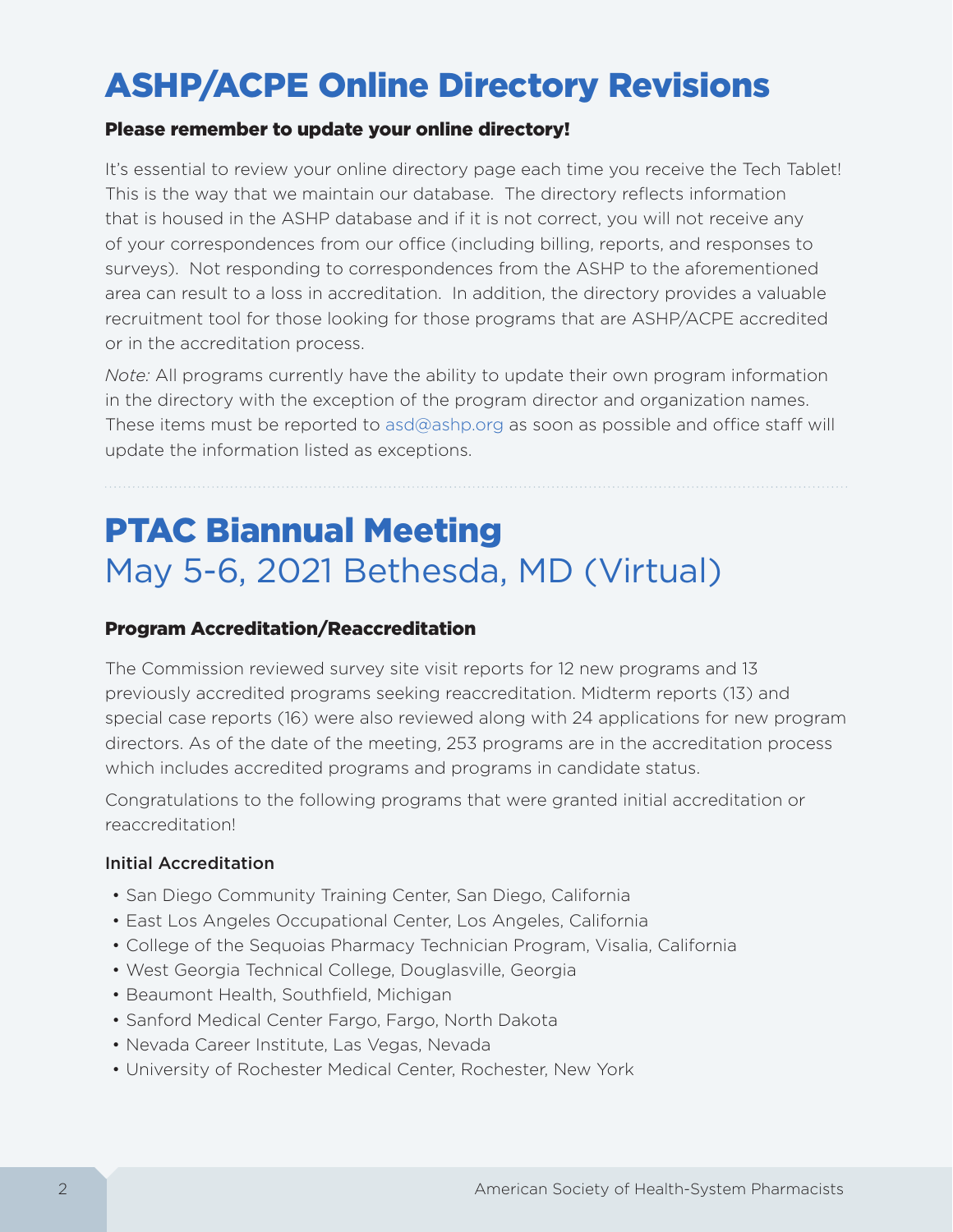- Oregon Health and Science University, Portland, Oregon
- Asher College Dallas, Dallas, Texas
- Dallas College Cedar Valley Campus, Lancaster, Texas

# Reaccreditation

- Oconee Fall Line Technical College, Dublin, Georgia
- Indiana University Health, Indianapolis, Indiana
- Unitech Training Academy-Alexandria, Alexandria, Louisiana
- Unitech Training Academy West Monroe, West Monroe, Louisiana
- Central Piedmont Community College, Charlotte, North Carolina
- Pima Medical Institute, Las Vegas, Nevada
- Concorde Career College Memphis, Memphis, Tennessee
- Remington College Memphis, Memphis, Tennessee
- HCC Coleman College for Health Sciences, Houston, Texas
- Lone Star College Tomball, Tomball, Texas
- Granite Technical Institute, Salt Lake City, Utah
- Spokane Community College, Spokane, Washington
- UW Health, Middleton, Wisconsin

# Glossary of Terms

A subcommittee has been formed to develop a glossary of terms to accompany the accreditation standard. Once vetted by the PTAC Commission on Credentialing, a decision will be made on when the glossary will be implemented for program use.

# Review of Credit for Prior Learning and Non-traditional Learning

Following the recommendations from PTAC, both the ASHP and ACPE Boards of Director approved to develop a subcommittee to address credit for prior learning for pharmacy technician education and training programs at their January Board meetings. The subcommittee is also charged with evaluating the feasibility of non-traditional pharmacy technician education and training programs. PTAC members Tate Trujillo, Matthew Rewald, Barbara Giacomelli, and Barbara Lacher (as a consultant) will form the subcommittee along with public member Leah Matthews. Ms. Matthews is the Executive Director and Chief Executive Officer of the Distance Education Accrediting Commission (DEAC) and will be able to provide insight in this area to help further us in towards our goal of assisting programs in providing credit for prior learning and for offering nontraditional learning.

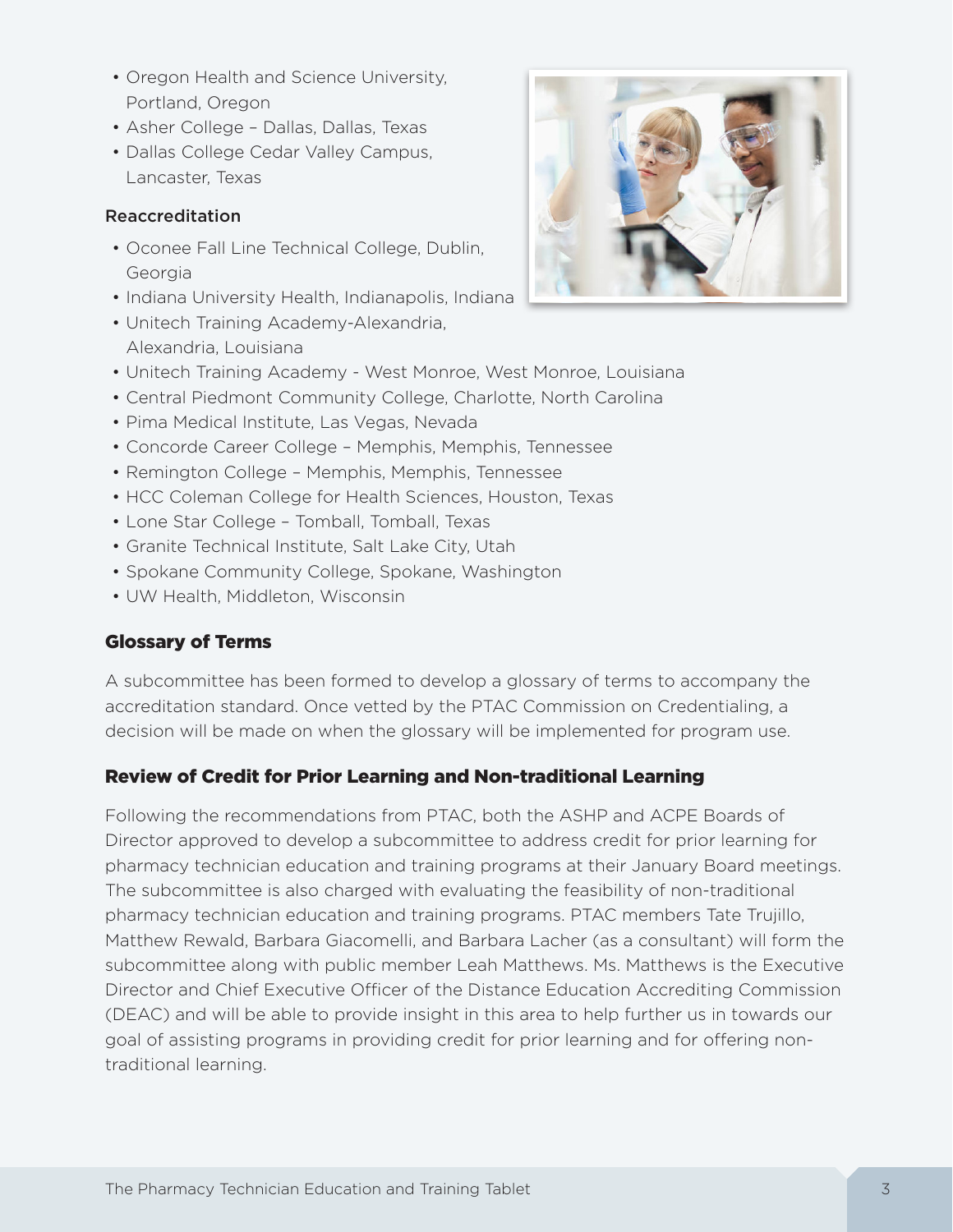# Update on High School, Health-system Programs, and Apprenticeship Programs

Lisa Lifshin, senior director, pharmacy technician program accreditation and residency services with ASHP, provided and update on her work with the Commonwealth of Virginia and the development of a career path for high school students to become pharmacy technicians through coursework at the high school level. Lisa will speak to pharmacy technician training



and education program directors at the July 2021 Virginia Department of Education meeting of healthcare education programs. Pharmacy technicians will be required to complete an accredited education and training program as part of the criteria to work as a pharmacy technician, effective July 2022.

Lisa also reported receiving multiple inquiries from many pharmacy technician education and training programs for advice about how to work with employers to develop apprenticeships which may be funded by federal grants. These federal dollars, which provide funding for both the trainee and the training program, have been a source of great support for programs with declining enrollment. More information will be compiled and reported at the October 2021 PTAC meeting.

# Legislative Updates

Janet Silvester, vice president of the Accreditation Services Office, provided an update on the state of New Hampshire Board of Pharmacy's working group. The working group proposed has proposed development of an accreditation exam that will only apply to those pharmacy technicians working in New Hampshire. The proposed exam will include two parts – knowledge and law and has been sent to the New Hampshire Board for review.

Other legislative updates include mandates for pharmacy technicians to complete an accredited program. These mandates will be effective in Illinois as of January 2022 and in Virginia by July 2022. New York State has also implemented requirements for pharmacy technicians that include a minimum age limit of 18 years of age; high school completion or equivalent, as determined by the NY Board of Pharmacy; and certification from a nationally accredited pharmacy technician certification acceptable to the NY Board of Pharmacy.

# Public Health Updates

Michael Diamond thanked the group for his opportunity to be involved on the PTAC as public member since its inception. Mr. Diamond challenged the group to finding ways to improve public perception of pharmacists and pharmacy technicians. The ensuing discussion included potential ways to continue to highlight and improve public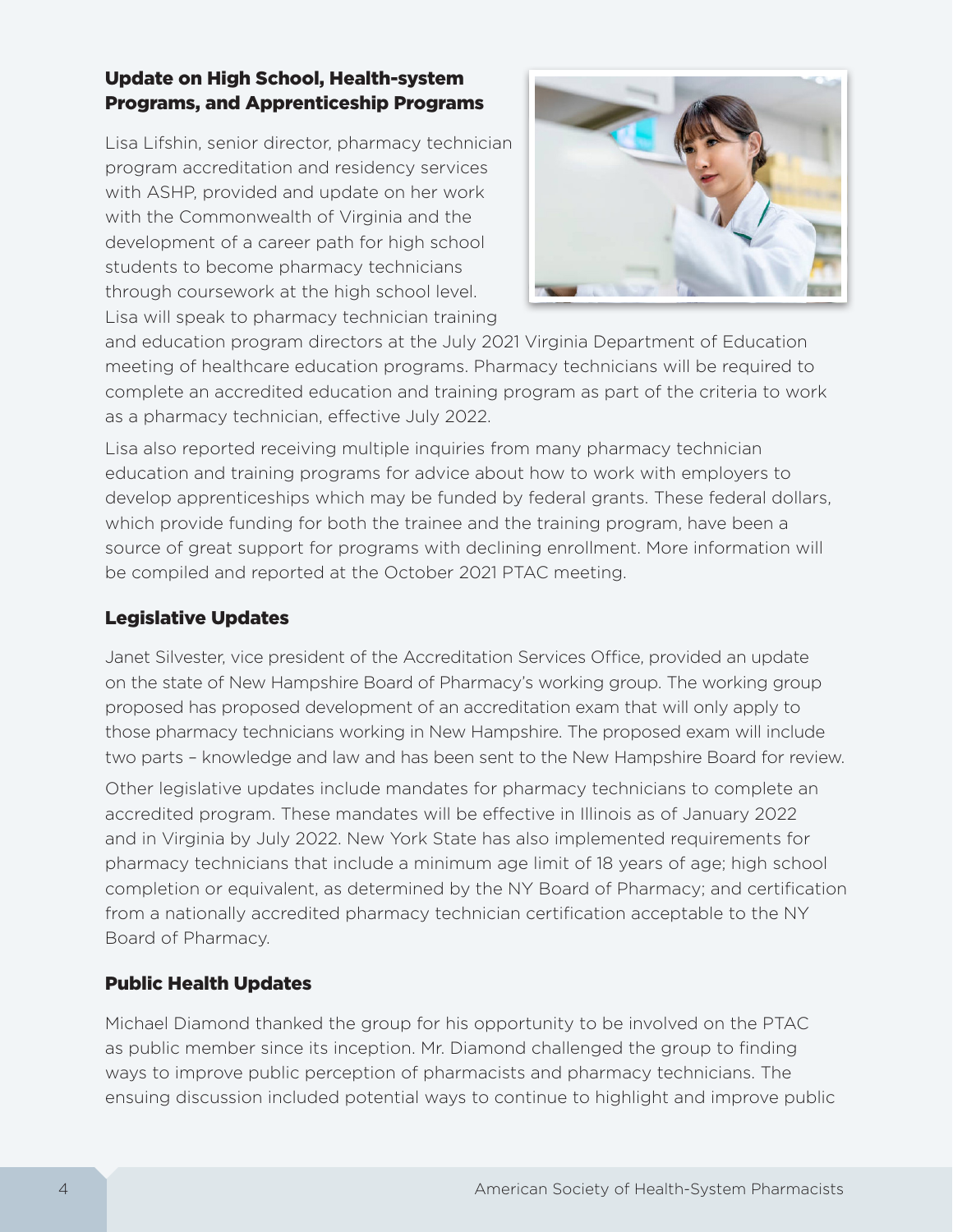perception of pharmacy technicians and pharmacists including advancements towards provider status, opportunities to work with organizations like AARP along with local television and radio stations to promote stories about pharmacy's role in patient care.

# PTCB Updates

Ryan Burke, Director of Professional Affairs at PTCB provided an update which included an overview of the number of certified pharmacy technicians (270,000), certified compounding sterile preparation technicians (1070), and pharmacy technicians holding a medication history certificate (1348). Ryan also discussed PTCB enhancements during the pandemic including increased online proctoring, CPhT Strong and PTCB Community, and a CE directory.

The pathway by which an applicant can be eligible to sit for the PTCB exam was also discussed. Eligibility criteria include completion of an ASHP/ACPE accredited pharmacy technician education and training program or ABHES accredited program; PTCB recognized program; or equivalent work experience of 500 hours.

# Education Needs for Pharmacy Technician Educators

The discussion included ideas for possible formats and components of educational programs for educators including webinars that focus on complex areas (e.g., strategic plan development); workshops, and example documents. The importance of developing tools to support program directors and also increasing the awareness of school administrators to the development needs of program directors and preceptors was emphasized.

# Other Business—Thank you!

Charles Daniels, Janet Silvester, and Lisa Lifshin thanked Michael Diamond, Barbara Lacher, and Barbara Giacomelli for their service on PTAC as they complete their terms as Commission members. They will be missed for their valuable expertise and hard work!

The next PTAC meeting is scheduled for October 26-27, 2021 in Bethesda, Maryland or virtually TBD.

# Meet the May 2021 PTAC Meeting Members

Biographies of PTAC members being inducted at the October, 2021 meeting will be featured in the Spring 2022 Tech Tablet.

- Charles Daniels, Chair
- Janet Kozakiewicz, Vice Chair
- Barbara Lacher, Past Chair
- Michael Diamond, Public Member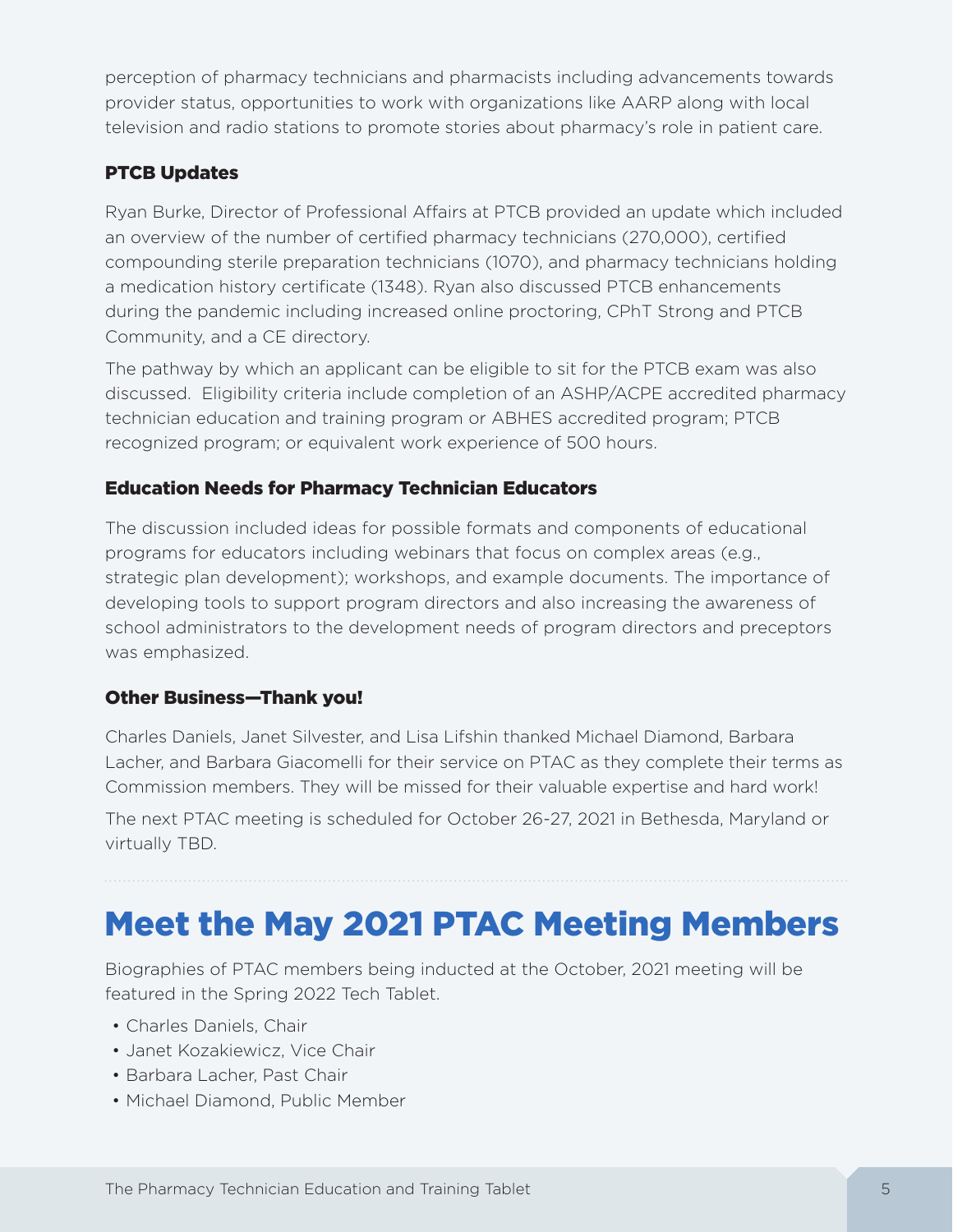- Denise Frank
- Nichole Foster
- Barbara Giacomelli
- Matthew Kelm
- Matthew Rewald
- Tate Trujillo
- Linda Tyler, ASHP Board Liaison, Non-Voting
- Kimberly Sasser Croley, ACPE Board Liaison, Non-Voting
- Lisa Lifshin, Secretary, Non-Voting

# CHARLES E. DANIELS, BS PHARM, PhD, FASHP – Chair

Charles E. Daniels, BS Pharm, PhD, FASHP is currently the Chair of the Pharmacy Technician Accreditation Commission (PTAC). In many years as an ASHP Member he has had the opportunity to participate in many initiatives such as the Commission on Credentialing and the Commission on Goals. Dr. Daniels is also the Chief Pharmacy Officer and Associate Dean at University of California San Diego.

# JANET KOZAKIEWICZ, MS PHARM.D., FASHP – Vice Chair

Janet Kozakiewicz is the former Director of Pharmacy at Yale New Haven Hospital, in New Haven, Connecticut. She has spent much of her career in pharmacy technician advocacy at the state and national level. As President of CSHP, Dr. Kozakiewicz has worked with the state of Connecticut and other state pharmacy organizations to recognize the role of pharmacy technicians, ultimately leading to technician registration in the late 1980s. While at Yale New Haven Hospital, Dr. Kozakiewicz led the creation of an ASHP-ACPE accredited pharmacy technician training program, the first in the Northeast. In addition to board duties of PTAC, she is a fellow of the American Society of Health System Pharmacists and serves on the board of HAVEN-Ct, a health accountability program for healthcare professionals licensed in Connecticut who suffer from substance use disorders and mental health issues.

# BARBARA LACHER, BS, RPHTECH, CPHT – Past Chair

Barbara Lacher is a graduate of the North Dakota State University with a degree in Biology. Ms. Lacher was appointed as the Assistant Director of the Pharmacy Technician Program at the North Dakota State College of Science in 1994 and continued to direct the program for 20 years until her retirement. The program offered a traditional college program granting both a Certificate and Associate degree as well as an employer-based program. An online program was added later to meet the needs of employers across the state. Ms. Lacher also served on the executive board of the Pharmacy Technician Educators Council for 8 years and was an inaugural member of the Pharmacy Technician Accreditation Commission (PTAC) which was formed in 2015. She also served on the Pharmacy Technician Advisory Group, a subgroup of the Commission on Credentialing, prior to her tenure on PTAC and has been a guest surveyor for ASHP/ACPE pharmacy technician education and training accreditation surveys for over 20 years.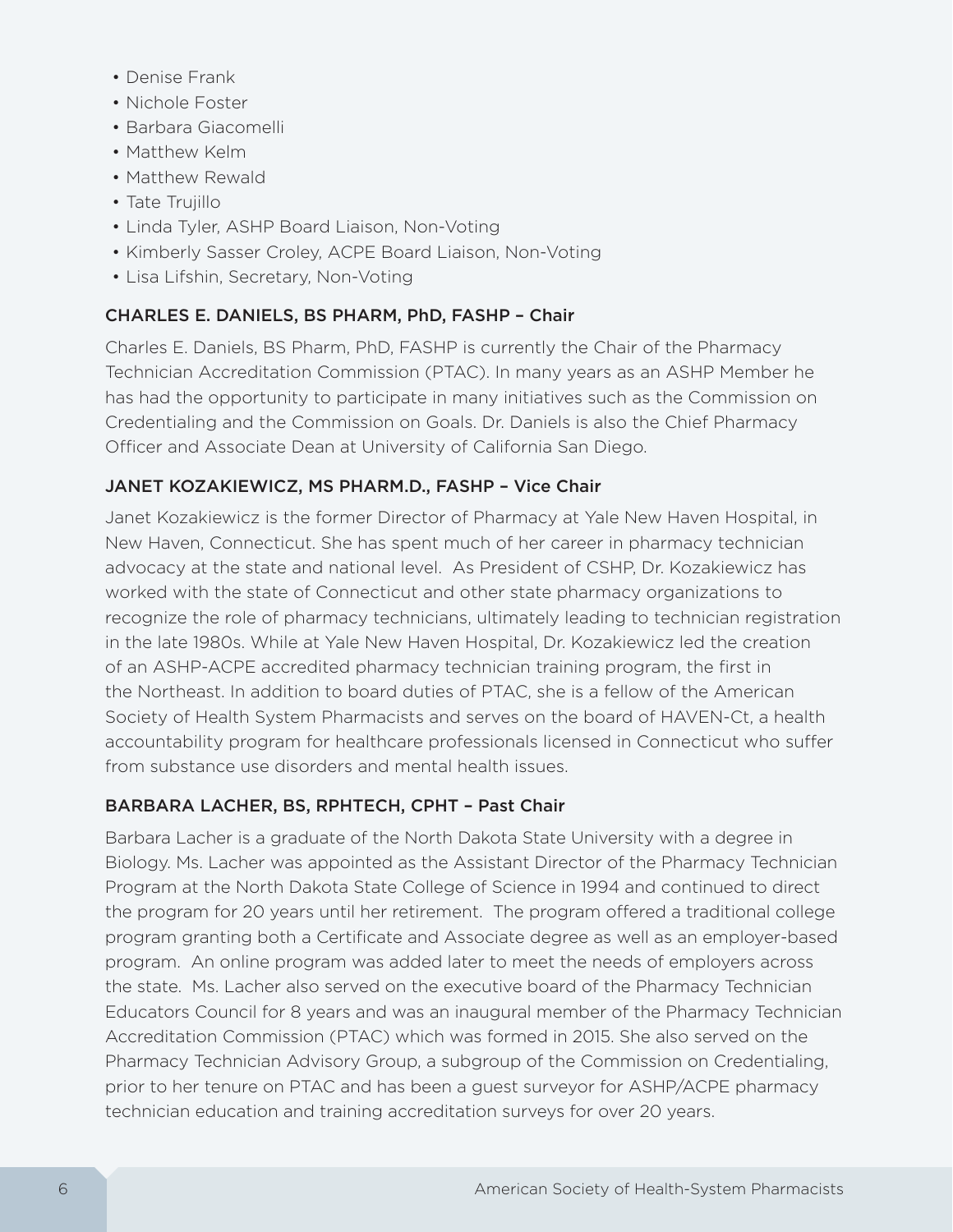#### MICHAEL DIAMOND, MA, PhD – Member

Michael Diamond has been the Public Member of the ACPE-ASHP Pharmacy Technician Accreditation Commission (PTAC) since its inception in 2014. He received his Ph.D. degree in Medical Anthropology from Northwestern University and his current research is focused on promoting health strategies to manage issues related to metabolic syndrome in Chicago communities. Dr. Diamond has worked in multiple countries with many organizations to improve global health and is currently a lecturer at DePaul University.

### DENISE FRANK, BS PHARM, FACA – Member

Denise Frank is a pharmacist with more than 40 years of experience in pharmacy, first as a technician and then as a pharmacist. She received her B. S. degree in Pharmacy from the University of Minnesota College of Pharmacy. Ms. Frank is the Program Director for an ASHP/ACPE accredited Pharmacy Technician Training Program at CareerStep and also serves on the Pharmacy Technician Accreditation Commission (PTAC). She has worked on publications for ASHP including contributing to pharmacist competencies, and authoring the 2nd edition of the Workbook that helps students master the concepts and skills in the Manual for Pharmacy Technicians, 5th edition.

#### NICHOLE FOSTER, MBA, MEd, CPhT-Adv – Member

Nichole Foster is the Program Director for the Pharmacy Technician training program at Vanderbilt University Medical Center in Nashville, Tennessee. She is a current member of the Pharmacy Technician Accreditation Commission (PTAC) and current chair of the Membership Outreach and e-communications advisory group of the Technician Forum. Ms. Foster frequently collaborates on projects that will advance the career trajectory for pharmacy technicians. She is passionate about pharmacy technician career advancement and is very excited to be part of ASHP/ACPE's PTAC that is constantly working to advance practice for pharmacy technicians.

#### BARBARA GIACOMELLI, PHARM.D., MBA, FASHP – Member

Barbara L. Giacomelli, PharmD, MBA, FASHP is VP Advisory Services for McKesson Health Systems. With more than 30 years of experience, Dr. Giacomelli has held various pharmacy and healthcare leadership positions in community pharmacy, academic medical centers, and health systems. Throughout her career, she has facilitated and led numerous projects related to automation, technology, workflow optimization, centralization of medication distribution, supply chain management, ambulatory pharmacy, specialty pharmacy, clinical pharmacy services, and advancing pharmacy technician services. Dr. Giacomelli is past-Chair of the Section of Pharmacy Informatics and Technology and a member of the ASHP/ACPE Pharmacy Technician Accreditation Commission.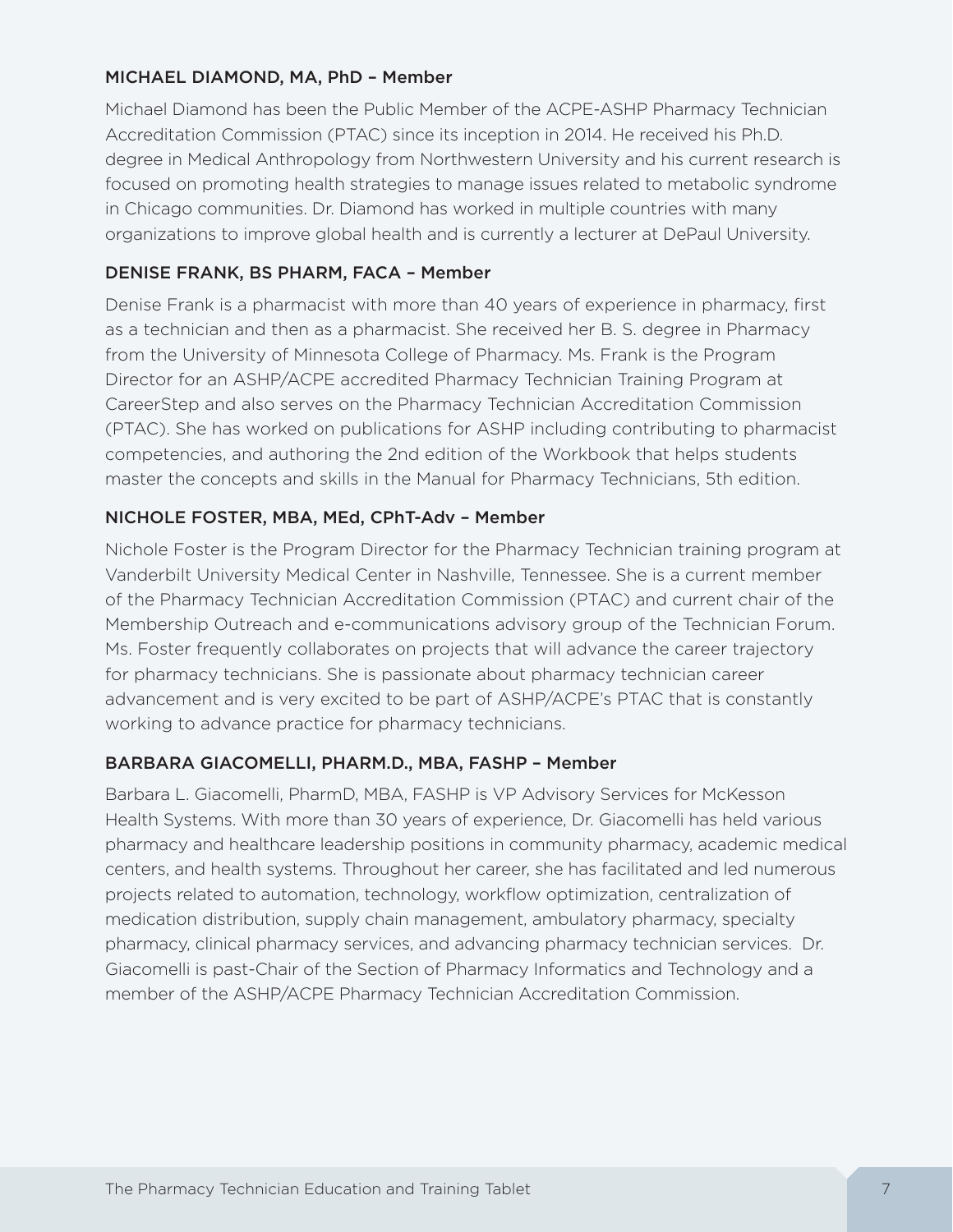#### MATTHEW KELM, PHARM.D., M.H.A – Member

Matthew Kelm, PharmD, MHA serves as the Associate Chief Pharmacy Officer for Inpatient Pharmacy Services and Interim Associate Chief Pharmacy Officer for Ambulatory Care Services at a large academic medical center in Durham, North Carolina. He received the Doctor of Pharmacy degree from Purdue University and the master's degree in healthcare administration from the University of North Carolina – Chapel Hill. Dr. Kelm is actively involved in multiple state and national-level professional organizations. He currently serves as the President-Elect of the North Carolina Pharmacists Association and as the founding program director for the Duke University Health System Pharmacy Technology Training Program. His professional interests include pharmacy administration; automation; use of data to innovate pharmacy and enhance operational processes; and, innovative models for pharmacy technician education.

#### MATTHEW REWALD, BS, CPhT – Member

Matthew Rewald, BS, CPhT has been the program director for the advanced-level ASHP/ACPE accredited Mayo Clinic Pharmacy Technician Program since its inception and assistant professor of pharmacy in the Mayo Clinic College of Medicine. He has worked in the pharmacy profession as an inpatient and outpatient pharmacy technician, supervisor, and instructor in many settings throughout his career. He currently serves as a member of the Pharmacy Technician Accreditation Commission (PTAC). Mr. Rewald was selected as an Outstanding Teacher of the Year (2015) by the New York Association for Continuing/ Community Education as well as receiving the Minnesota Society of Health-system Pharmacists (MSHP) Outstanding Technician Award (2020). Mr. Rewald recently served as lead author for the Pharmacy Calculations: An Introduction for Pharmacy Technicians: 2nd Edition textbook, published by ASHP. Matthew received his degree in Healthcare Administration from SUNY Brockport in Brockport, New York.

#### TATE N. TRUJILLO, PHARMD, BCPS, FCCM, FASHP – Member

Following the completion of his post-graduate training, Tate was the clinical pharmacy specialist for trauma critical care at Indiana University Health Methodist Hospital for 9 years before transitioning into his current role as director of pharmacy. He is currently responsible for the pharmacy and clinical nutrition services in two acute care hospitals with a combined average census of 750 patients, and clinical pharmacy coverage for over 35 clinic sites throughout the Indianapolis metropolitan area. Within ASHP, Dr. Trujillo has been active as a practitioner surveyor for ASHP residency accreditation services and has served as the chair of ASHP's Council of Pharmacy Practice. Currently, he serves as member and past-president of the Board of Directors for the Indiana Health System Pharmacists and is in his second, 3-year term as an Indiana delegate to the ASHP House of Delegates. Dr. Trujillo has also served as a member of the ASHP Committee on Nominations.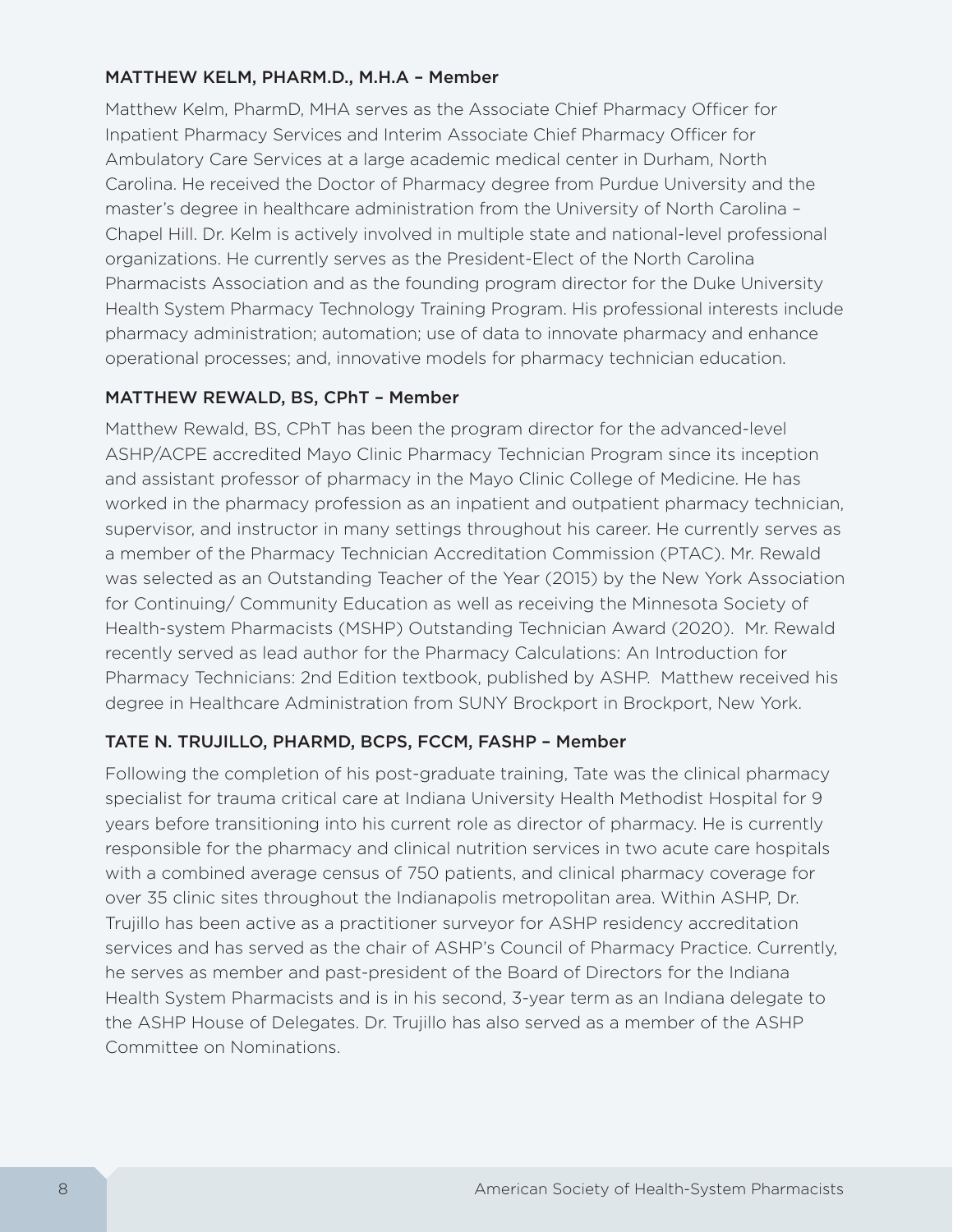# LIAISON TO ASHP BOARD OF DIRECTORS

#### LINDA TYLER, PHARM.D., FASHP, Member

Linda Tyler is ASHP's President-Elect and has been the Chief Pharmacy Officer (CPO) for University of Utah Health for the past 13 years. She will begin a new role as Professor (Clinical) at the College of Pharmacy in August. Prior to serving as CPO, she was Director of Drug Information Services. In her role as ASHP President-Elect, she has served as the Board Liaison to the Pharmacy Technician Accreditation Commission (PTAC) and it has been exciting for her to engage in this aspect of progressive technician practice. Dr. Tyler has served in many roles with ASHP including serving as Chair for the Council of Pharmacy Management, member of the Council on Organizational Affairs, and as an at-large Board Member for the Section of Clinical Specialists and Scientists. As a Board Member, she has had the opportunity to serve as the liaison to the Councils on Therapeutics, Pharmacy Practice, and Education and Workforce Development; the Section of Ambulatory Practitioners, and the New Practitioner, Student, and Pharmacy Technician Forums.

# LIAISON TO ACPE BOARD OF DIRECTORS

# KIMBERLY SASSER CROLEY, PHARM.D., BCGP, FASCP, FAPHA

Dr. Croley first graduated from the UK College of Pharmacy in 1986 then graduated a second time in 1999 with her PharmD through their Non-Traditional program. She has worked in various practice settings from community to institutional, but her favorite is long-term care pharmacy. She currently practices at Laurel Senior Living Communities where she provides clinical pharmacist care to residents of long-term care and assisted living facilities as well as employees of the corporation, and serves as a member of the Transitions of Care Team. Dr. Croley is a preceptor for multiple colleges of pharmacy and for students in the Somerset Community College Pharmacy Technician Program. She is a member of the ACPE Board of Directors and serves as the ACPE Board liaison to PTAC. It is her belief that pharmacists and pharmacy technicians are essential to the healthcare team and this has been reinforced during the COVID-19 pandemic. She is active in the Kentucky Pharmacists Association, American Pharmacists Association, and American Society for Consultant Pharmacists.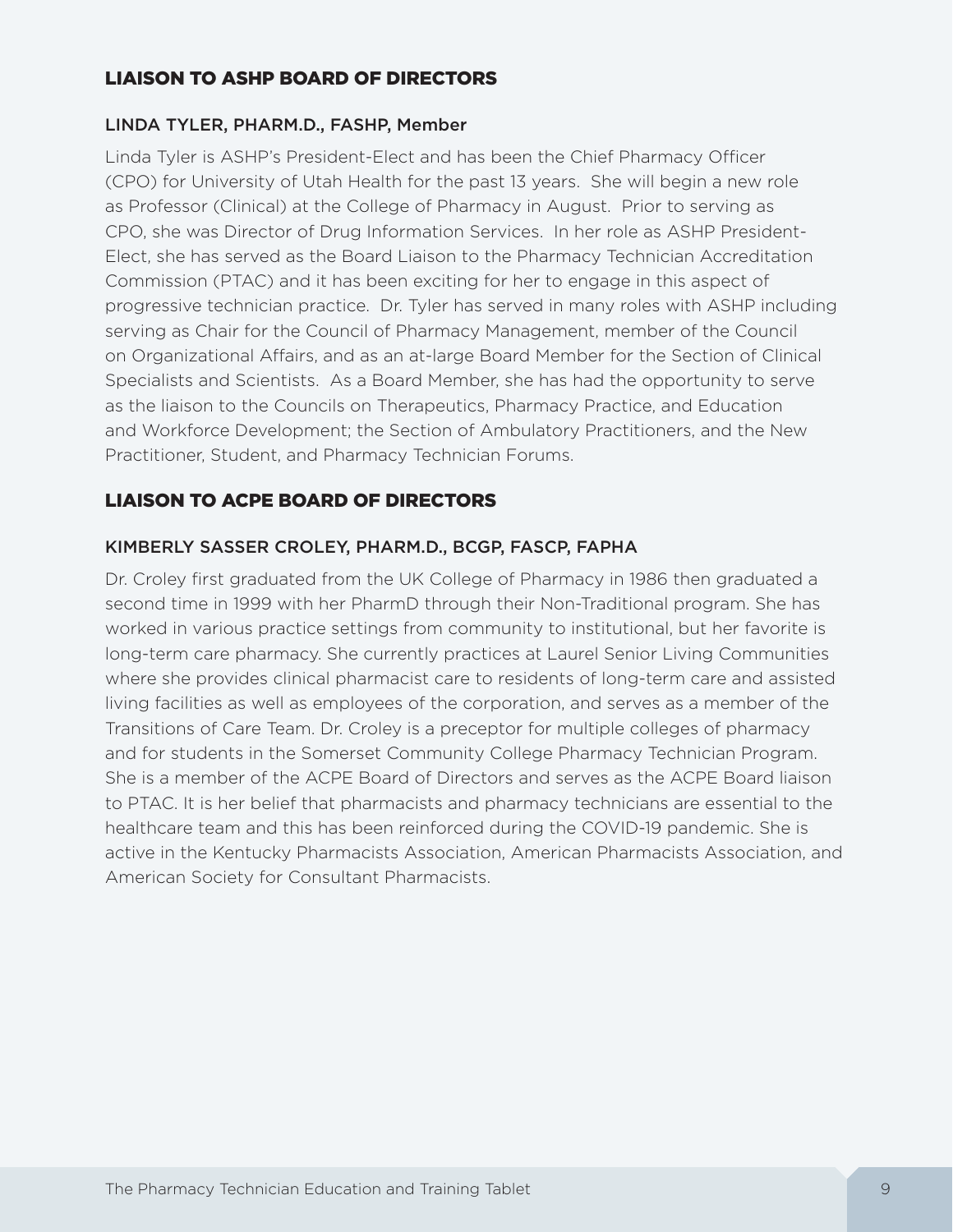# ACCREDITATION SERVICES DIVISION STAFF

# LISA S. LIFSHIN, BS PHARM Secretary, Pharmacy Technician Accreditation Commission

Lisa Lifshin is senior director, pharmacy technician program accreditation and residency services in ASHP's Accreditation Services Office. She has been with ASHP since 1995 and has conducted over 1,000 residency and pharmacy technician education and training accreditation surveys. She earned her Bachelor of Science in Pharmacy from the Philadelphia College of Pharmacy and Science and completed her ASHP-accredited hospital residency at Children's National Medical Center (CNMC) in Washington, D.C. Prior to starting her career at ASHP, Ms. Lifshin held several clinical and management roles at CNMC. She serves as the Secretary of the Pharmacy Technician Accreditation Commission (PTAC) and is responsible for all areas related to the accreditation of pharmacy technician education and training programs. In addition, she was also involved in the development and currently maintains PhORCAS, the online centralized residency application service utilized by all residency applicants and residency program directors. Ms. Lifshin coordinates the scheduling of onsite residency and pharmacy technician education and training programs for accreditation and still conducts surveys across the country for both areas of training.

# CONTRACT SURVEYORS

# W. RENEE ACOSTA, R.PH., M.S.

Renee' Acosta graduated with a BS, then MS in Pharmacy from the University of Texas at Austin. Ms. Acosta currently serves as a contract lead surveyor for the Accreditation Services Office of ASHP and has been in this role since 2007. She was the first Pharmacy Technician Educator on the Commission on Credentialing (2003-2006) and was the inaugural Program Director for the Pharmacy Technician Education and Training Program at Austin Community College (1998 - 2005), which was accredited in 1999.

# SHERI ROUMELL, BS, CPhT, RPT

Sheri Roumell received her B.S. in Management from the University of Mary in North Dakota in 2010. She is a graduate of the Pharmacy Technology program at Casper College and has been a certified pharmacy technician since 2003. Ms. Roumell became the program director/instructor for the Casper College program in 2006 and has been participating in ASHP accreditation site visits for pharmacy technician education and training programs since 2011. She became a lead surveyor for ASHP in January 2014.

Biographies of PTAC members being inducted at the October, 2021 meeting will be featured in the Spring 2022 *Tech Tablet*.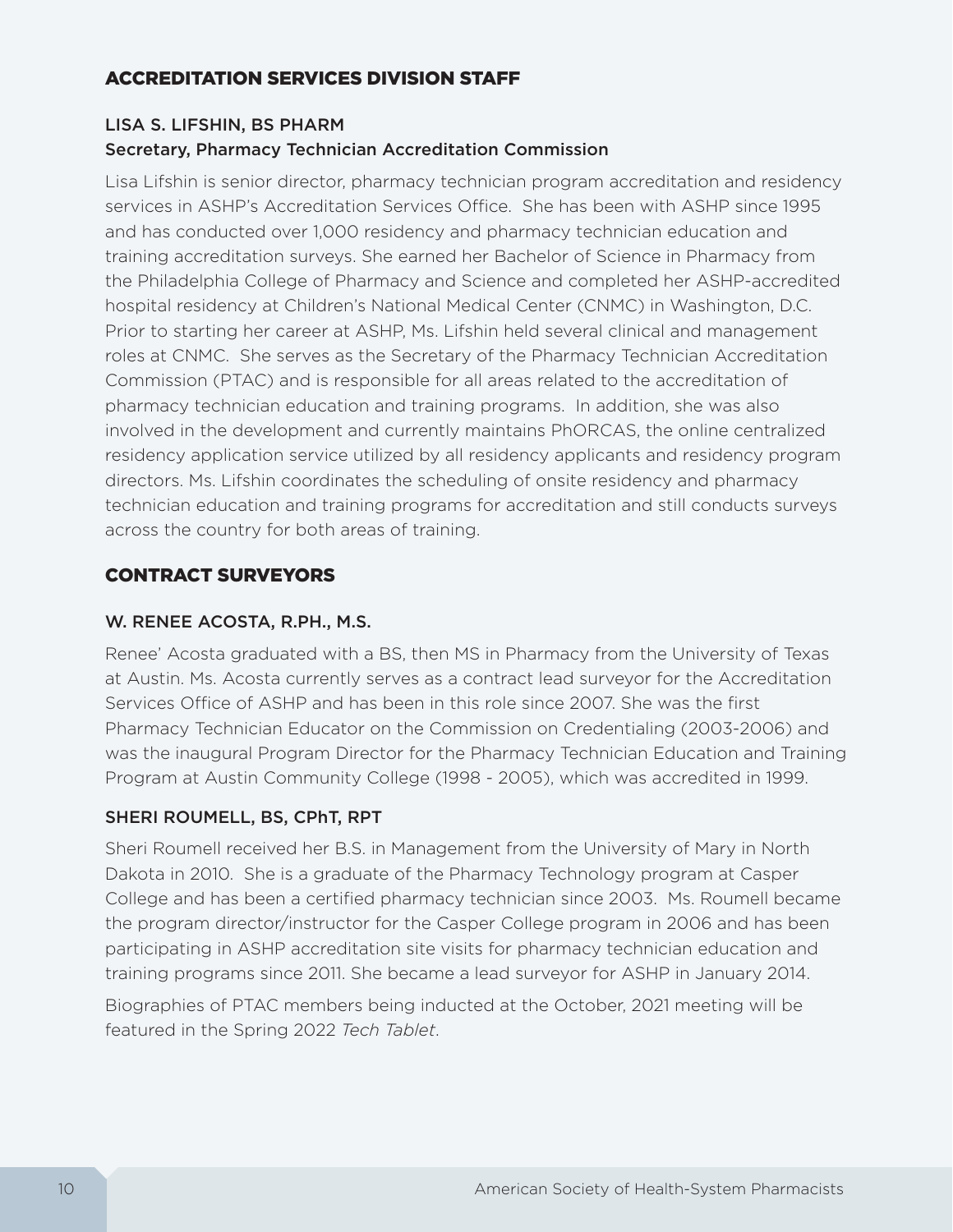# Resources

#### Resources for Program Development

[Accreditation Standards, Regulations, and Other Tools](https://www.ashp.org/Professional-Development/Technician-Program-Accreditation/Accreditation-Standards) [Guidance Document](https://www.ashp.org/-/media/assets/professional-development/technician-program-accreditation/docs/guidance-document-for-ashp-acpe-pharmacy-technician-standards-2019.ashx?la=en&hash=EABC487BDC12783AF2574084941B8274C765195A) [Model Curriculum](https://www.ashp.org/-/media/assets/professional-development/technician-program-accreditation/docs/model-curriculum-for-pharmacy-technician-education-training-programs-final-2018.ashx?la=en&hash=161B697B83DEEF83FE59C893985AFD7975A2764D) [Curriculum Crosswalk Example](https://www.ashp.org/-/media/assets/professional-development/technician-program-accreditation/docs/pharmacy-technician-education-training-programs-curriculum-crosswalk-example.ashx?la=en&hash=423CEA608C58A192E54DCFFA47984FD3241CADE2) [Applying for Accreditation](https://www.ashp.org/Professional-Development/Technician-Program-Accreditation/Applying-for-Accreditation/Guidelines-for-Application) – Guidelines and Application Form

#### Informational Videos

[10 Key Steps to ASHP / ACPE Pharmacy Technician Education and Training Program](https://youtu.be/hB_kJKOPKqc)  [Accreditation](https://youtu.be/hB_kJKOPKqc) (December 2018)

[2019 ASHP/ACPE Pharmacy Technician Education and Training Accreditation Standards](https://www.youtube.com/watch?v=EOhgdHvtoJY&feature=youtu.be) (video 1 of 2 – December 2018)

[2019 ASHP/ACPE Pharmacy Technician Education and Training Accreditation Standards](https://www.youtube.com/watch?v=ncUnoGv2Sm4&t=13s) (video 2 of 2 – December 2018)

#### Governance

[Pharmacy Technician Accreditation Commission \(PTAC\)](https://www.ashp.org/Professional-Development/Technician-Program-Accreditation/ASHP-ACPE-Pharmacy-Technician-Accreditation-Commission) [Pharmacy Technician Certification Board \(PTCB\)](http://www.ptcb.org/) [Accreditation Council for Pharmacy Education \(ACPE\) Pharmacy Technician Education](https://www.acpe-accredit.org/pharmacy-technician-education-accreditation-collaboration/)  [Accreditation Collaboration](https://www.acpe-accredit.org/pharmacy-technician-education-accreditation-collaboration/) [American Society of Health-system Pharmacists \(ASHP\)](http://www.ashp.org/) [Pharmacy Technician Forum](https://www.ashp.org/Pharmacy-Technician/Pharmacy-Technician-Forum/About-Pharmacy-Technician-Forum)

# Other Resources

Pharmacy Technician Development: [ASHP Store](https://store.ashp.org/Store.aspx) (search for Pharmacy Technicians under the Topics section) PTCB's Practice Tools:<http://ptcb.org/get-certified/prepare/practice-exam-and-tools>

#### Education and Workforce Development

[Pharmacy Technician Educators Council \(PTEC\)](https://www.pharmacytecheducators.com/about) [Pharmacy Workforce Center \(PWC\)](https://www.aacp.org/resource/pharmacy-workforce-center)